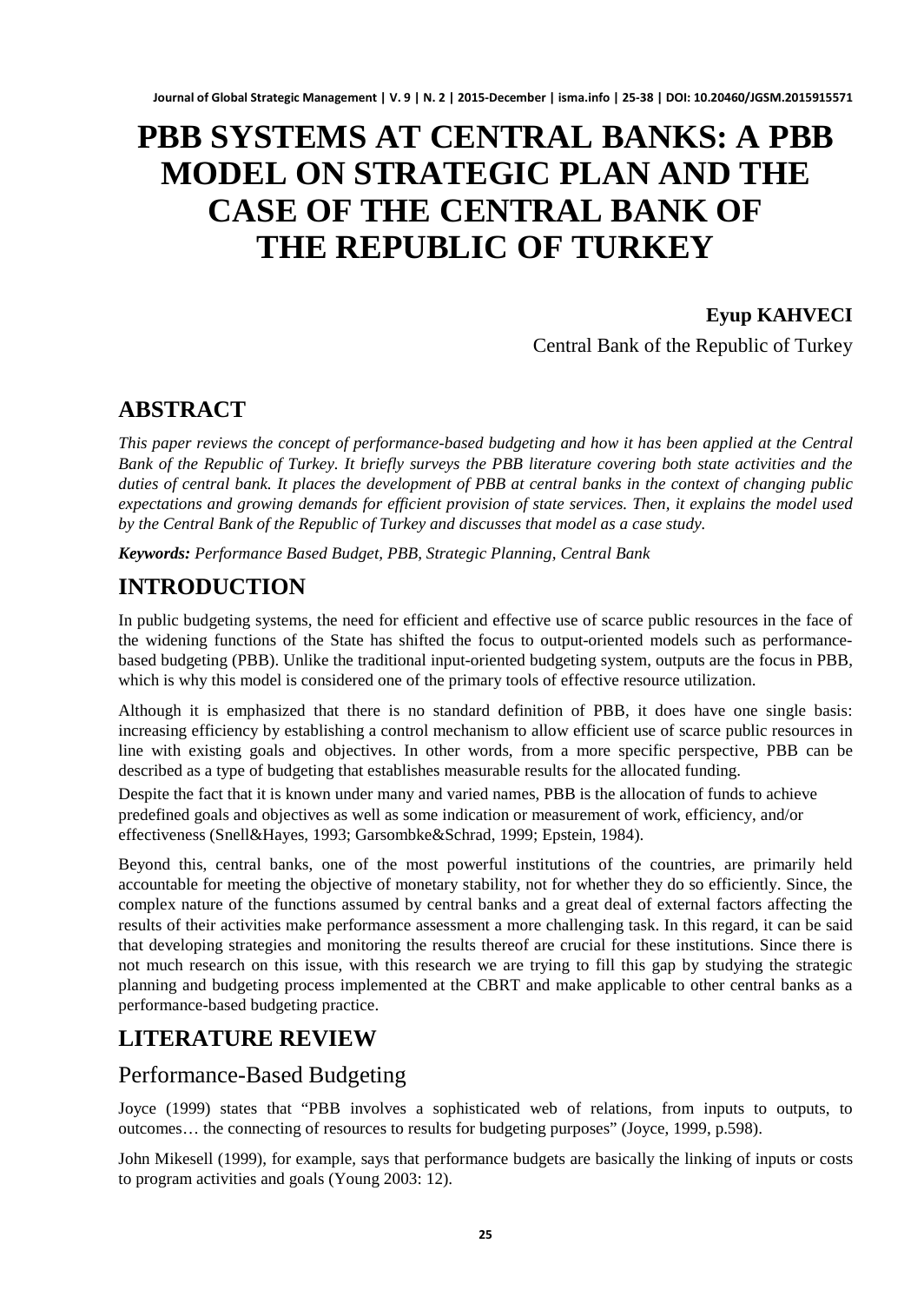Similarly, Dawson (1995) describes performance measurement and budgeting as the general terms applied to systemic efforts to assess government activity and enhance accountability for progress and outcomes in achieving results (Young, 2003: 12).

Since the essence of PBB is based on the efficiency and effectiveness of the goods and the services provided, this system is not to be regarded as a goal but as a tool to establish whether the criteria of effectiveness and efficiency are satisfied. Additionally, it is important to note that many experts in public finance believe that the aim of PBB is accountability. In this regard, accountability means the [obligation](http://www.businessdictionary.com/definition/obligation.html) of a public institution to [account](http://www.businessdictionary.com/definition/account.html) for its [activities,](http://www.businessdictionary.com/definition/activity.html) accept [responsibility](http://www.businessdictionary.com/definition/responsibility.html) for them, and to [disclose](http://www.businessdictionary.com/definition/disclosure.html) the [results](http://www.businessdictionary.com/definition/result.html) in a [transparent](http://www.businessdictionary.com/definition/transparent.html) manner.

PBB tends to have four primary characteristics (Young 2003: 12);

- PBB identifies a goal, or a set of goals, to which the funds are "connected," i.e. allocated. From these goals,specific objectives are defined and funds are then allocated among them.
- PBB provides information and data on past performance and [in](http://www2.zargan.com/tr/q/in%20this%20way-ceviri-nedir/in%20this%20way-turkce-ne-demek) this way proceeds to allow for meaningful comparisons between "expected" and "actual" progress.
- Adjustments to programs are made either at this point or during a future budget preparation cycle to close any performance gaps that may exist.
- PBB provides an opportunity for regular or special (ad hoc) program evaluations. When utilized, these evaluations are valuable in that they give independent and verifiable information to budget decision- makers and program managers alike.

PBB is a comprehensive system that requires the use of performance assessment, strategic management and comparison methodologies collectively. Employing PBB makes it possible for the institutions to construct comprehensive performance indicators; establish connections between output parameters, activities and inputs; and assess performance and budget goals together (Poister, 2003, p.186-191).

#### **Performance information and data used in budgeting holds public officials, especially program managers, accountable for service quality, cost-efficiency, and program effectiveness. The focus for PBB is, once again, on results, not simply inputs (Young, 2003).**

PBB requires the establishment of a system to facilitate responsibility of accountability. Such a system would be expected to comprise performance goals; commitment from different units in order to facilitate collection of the information necessary for the assessment of performance; establishment of an effective bonus/penalty system in order to facilitate meeting the goals; existence of a performance assessment procedure that allows comparison of the goals with the actual results; and necessary delegation of authorities for the decision making units (Diamond, 2005, p.23-25).

The allocations of the resources, taking into account the outputs and results, forms PBB. In this context, performance assessment becomes a basis for resource allocation decisions with the information it provides during the preparation, implementation, reporting and auditing processes of the budget. Relating performance goals to the resources in a budget will allow the managers to question the activities in terms of their contribution to reaching the goals while allocating these resources to different activities. In addition, since PBB requires assessment of the relation between the inputs, outputs and results, it eliminates the risk of any impairment of the significance of performance indicators stemming from assessment of the results independent of the inputs used during performance assessment.

The last issue that needs to be discussed regarding performance assessment and budgeting is the fact that PBB comes with some difficulties in implementation even though its use has the merits listed above. First of all, budgeting is, more often than not, an annual process, where the results of public activities will become more apparent in the longer run. This necessitates establishment of medium term goals to be able to establish a relation between the performance assessment and the budget. In addition, since the management level, where the authority to approve the budget resides, will not be very well-versed on the internal dynamics and specific operational requirements of different units, its ability to establish the connection between budgeting and planning will be doubted. The management is not inclined to think in terms of the ultimate goals of the institution in general, naturally associating them with the units' performance indicators which are supposed to reflect the units' input/output relationship in the budgeting process. However, the difficulty with establishing such connection should be clear when the degree of units' involvement in such decisions in a centralized decision making structure is taken into account (Poister, 2003, p.186-191).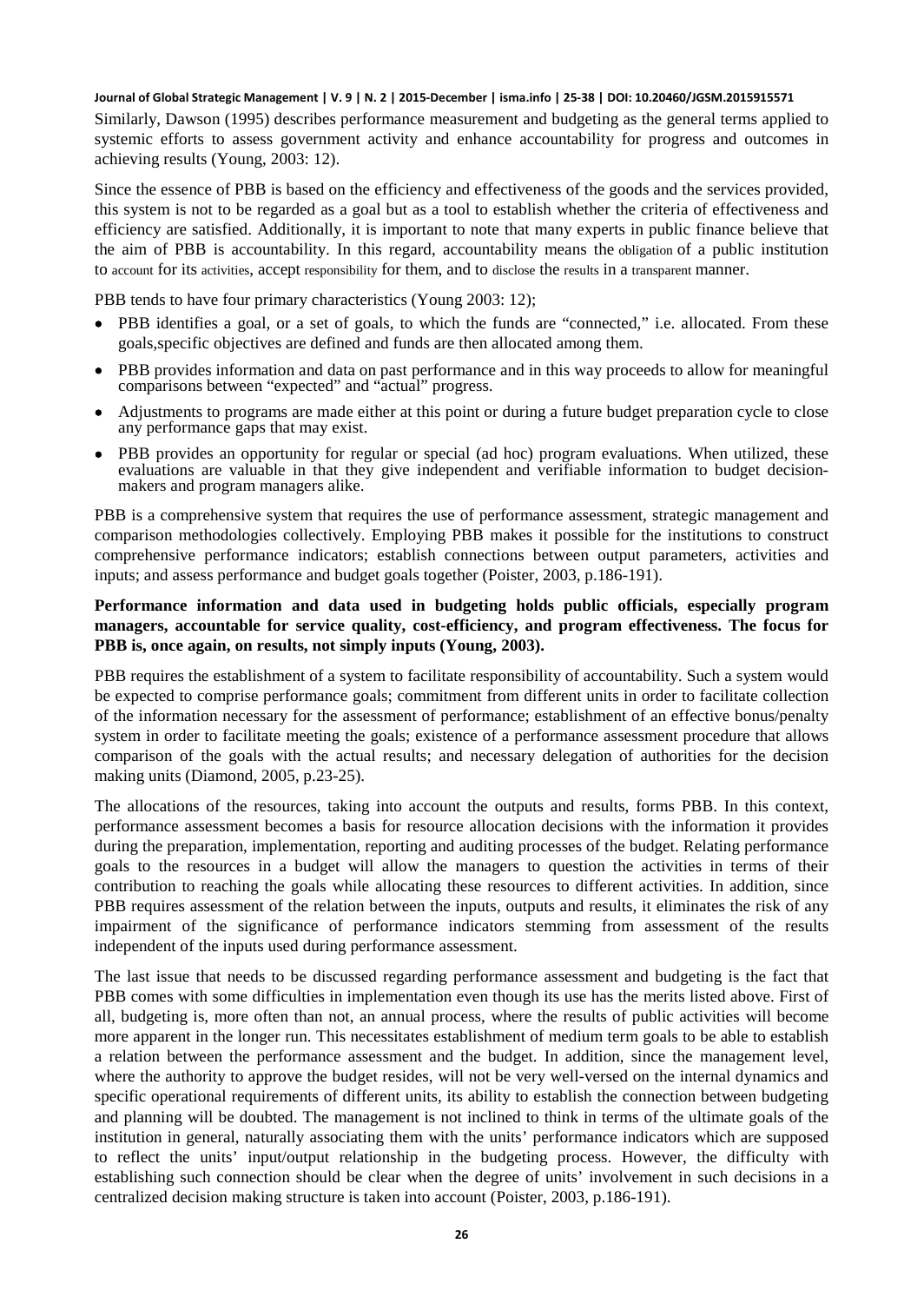An activity-based cost accounting could offer a solution to this problem. With this method, costs are monitored based on activities; therefore it is possible to link them to the outputs and results. As a result, it becomes possible to use the information gathered by this method both for management of costs and for planning and control purposes. The PBB method is an efficient tool that can help establish the link between the activities and performance indicators (Brown et al, 1999).

Finally, PBB demands an overhaul of the units' resource requisitioning procedures. PBB efforts would require a causal link between the input and the results to be established. Traditional accounting systems, on the other hand, would not be fully able to provide the data for performance assessment even though they still would be able to provide the data on the inputs used. This can cause problems in linking the budgeting and performance assessment (Oyman, 2009; Oyman et al, 2015).

### PBB in State Activities

Performance-based budgeting was initially proposed in the beginning of 1900s at some of the local levels of the United States government and was implemented during the 1950s and 1960s on a national scale. With the extensive expansion in government operations after World War II, and with questions being raised pertaining to abuses and misappropriations of government funds, the performance-based budgeting process was proposed as a method of budgeting that could directly correlate funding with activity in a way that line-item budgeting could not (Beresford, 2000).

The design of the early performance-based budgeting process was founded on the idea that government mysteriously transforms inputs from the environment into outputs for society. Thus, the PBB process focused on this mystery. Simply stated, inputs represented resources required for a program or agency objective, and outputs represented the products that were produced as a result of the operation of a program or specific activity of an agency. Budget proposals were structured around program results as government took steps to reorganize and to address the public's concerns about government overspending and fiscal abuse (Beresford, 2000).

After that, losing its popularity until the 1990s, with the effects of globalisation on the government, and introduction of alternatives to government services and products during the 1990s, PBB became popular again and endorsed the idea of a customer-oriented, entrepreneurial culture for government. During this time, PBB became framed as results-oriented budget reforms that sought to address public demands such as;

- Government must be driven by citizen desires and needs, not government rules and regulations,
- Taxpayers will pay for results, not efforts, and
- Government must better communicate progress toward goals and objectives (King, 1995, p. 8).

Accordingly, the PBB program of 1990s outlined requirements to measure "linkages" between public expenditures and the direct benefit to the people, rather than the simpler input and output measures of the earlier PBB programs. In other words, the effective process of government and the actual impact of governmental activities were the focus of PBB. It has provided a consistent, rational structure of justification for government (or at least an image of one) that is validated by quantitative evidence. Both the rational structure and the broad implementation of PBB have legitimized this movement and supplied government with a powerful tool (Beresford, 2000).

PBB system is a type of budgeting system that can be used in determining the main functions of an institution along with its goals and objectives that would arise from fulfillment of these functions; allocating and utilizing resources based on these goals and objectives; assessing whether the intended goals have been achieved or not by measuring performance; and in reporting the results in a performance-based perspective. Although there is substantial variation in the details of PBB policies among different countries and different institutions; the main idea behind the process is linkage of PBB to strategic planning methodologies which makes PBB a powerful and advantageous decision-making tool. In this way, strategic management is argued to be increasingly important for shaping the performance of public organizations.

As a result of the constant developments in communication and technology and the fact that accessing any kind of information is getting easier, PBB can be said to enable the public sector to question the efficiency of utilization of public resources and accelerate the efforts to ensure efficiency and effectiveness. In addition,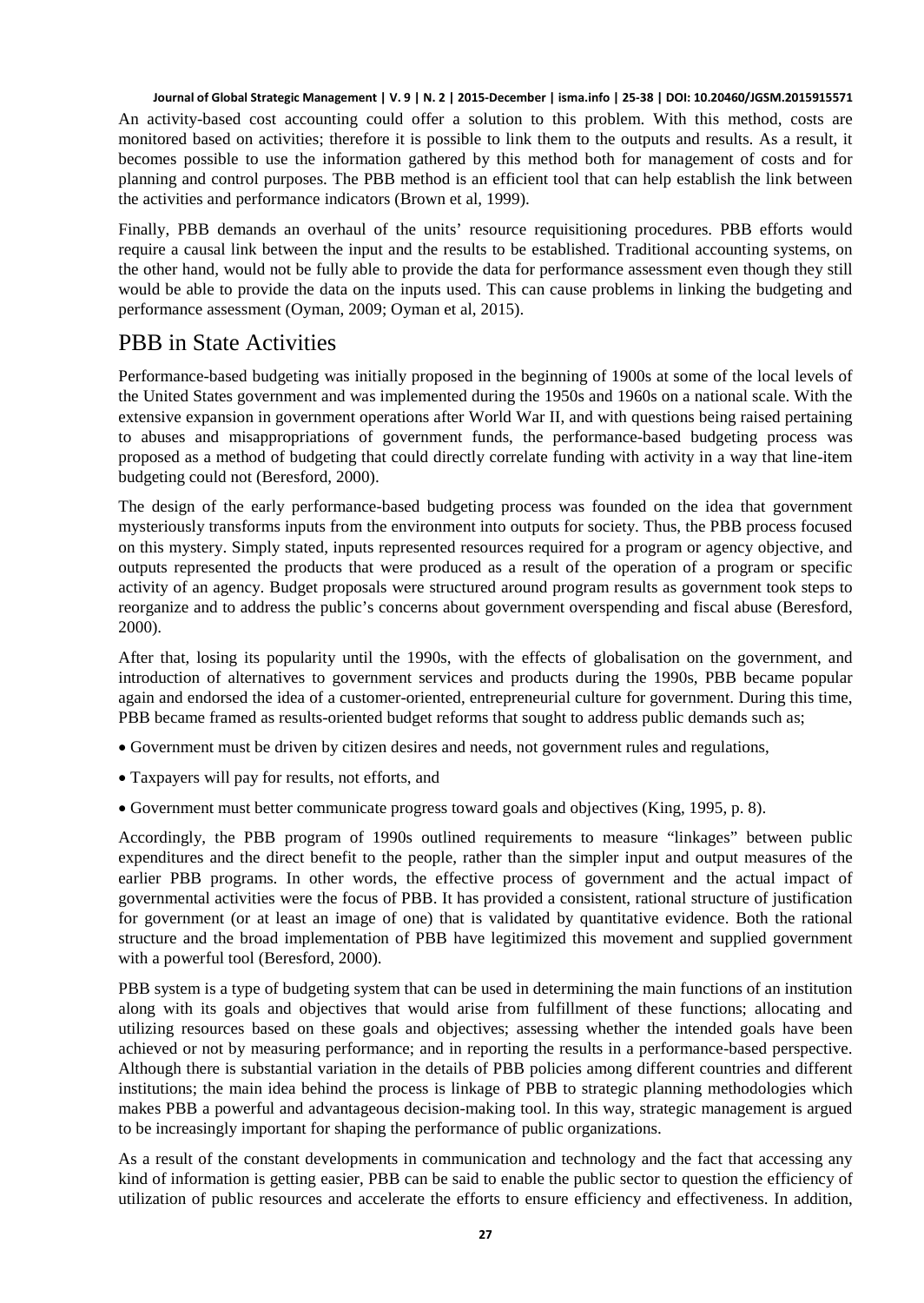the size of the economic activities of the state, its role in establishing and securing market operation principles and the effect of its policies on the investment and debt capacity of the private sector are apparent factors that add to the importance of ensuring effectiveness and efficiency.

By employing PBB, decision-makers can measure performance, assess "what" and "how well" a program is doing. For instance, what will be achieved by Program X? Is Program X achieving the intended results? Are Program X's activities or operations cost-efficient? Asking and answering these and other similar questions will permit decision-makers to make more accurate and more intelligent program, project, policy and spending decisions (Young, 2003).

PBB is important to governments for a number of reasons, including the following (Harrison, 2003):

- Provides accountability to the public.
- Drives redesign of programs (focuses on improvements).
- Helps rationalize budget allocations (uses performance information as a basis of evidence).
- Improves understanding of crosscutting programs in government.
- Helps agencies link their daily activities to overall government outcomes and similar activities of other agencies.
- Compares cost effectiveness between programs.
- Helps align government spending with overall goals.

In 2000, Joyce and Sieg conducted analysis of state PBB efforts, focusing on the availability and use of performance information at all stages of the budget process. They suggest there are at least four prerequisites to successful implementation of PBB:

- Public entities need to know what they are supposed to accomplish.
- Valid measures of performance need to exist.
- Accurate measures of cost need to be developed.
- Cost and performance information need to be brought together for budgeting decisions.

PBB is not just for the government or institutions or decision makers. It can also be useful to the general public. As well as making budgetary decisions by allocating resources between programs and by choosing different levels of services to produce and provide, increasing efficiency and effectiveness in the production and provision of public services, PBB can also provide the information to the general public to challenge the government or agency or institution when the promised services are not delivered or are not delivered at the expected amount or quality.

The recommended practice for public institutions for ensuring efficiency and effectiveness in the public sector includes formulation of reliable, measurable, and easily understandable performance indicators. It is expected that the performance indicators formulated will be based on mission, goals and objectives of the institution; able to measure results of the programs carried out and the level of success in reaching the goals; able to allow for comparisons over a time period; and designed to comprise assessments for efficiency and effectiveness. By monitoring performance using these indicators and reporting internally and externally, and using the performance data acquired there in the decision-making process, it is expected that the effectiveness of the public institutions will increase.

In this context, the use of strategic management and performance assessment methods in public sector becomes very important since it necessitates the public institutions to monitor both their internal processes and the external conditions; clarify the goals and objectives and formulate strategies to reach these goals and objectives; and form a basis for the assessment of the activity results and accountability responsibility.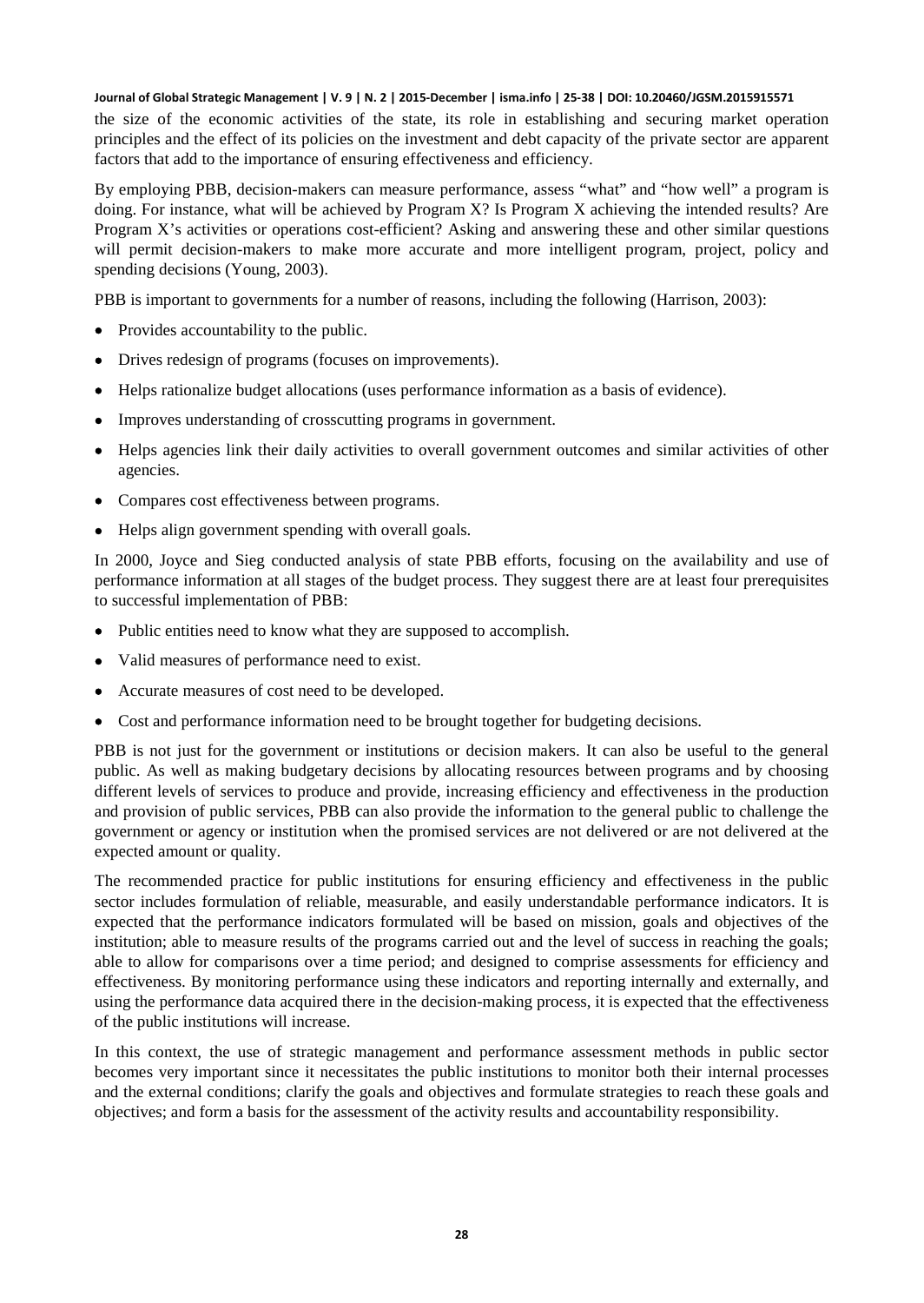### **Journal of Global Strategic Management | V. 9 | N. 2 | 2015-December | isma.info | 25-38 | DOI: 10.20460/JGSM.2015915571** PBB at Central Banks

Central banks are primarily held accountable for meeting the objective of monetary stability, not for whether they do so efficiently. After all, central banks are granted a legislative monopoly in many of their operations, which naturally reduces the pressure to be efficient.

On the other hand, central banks' capacity to generate [seigniorage](http://en.wikipedia.org/wiki/Seigniorage) income and their independence in terms of budgeting make them more inclined to ensure efficiency in their activities. One of the basic methods for central banks to ensure efficiency is to focus on the primary functions, where such focus is counted amongst the factors that also contribute to ensuring effectiveness. Therefore, it can be said for central banks that efficiency and effectiveness are parallel terms. When it is considered that in case the central banks cannot ensure efficiency and effectiveness in their activities, their independence could be in question and that their credibility in the eyes of the public would be shaken, the importance of the performance management efforts becomes doubly apparent (McKinley&Banaian, 2005, p.45-46).

Nonetheless, the complex nature of the functions assumed by central banks and a great deal of external factors affecting the results of their activities make performance assessment a more challenging task. Given the scale of the effects of central banks' activities on the economy and their independent nature, it can be said that developing strategies and monitoring the results thereof are crucial for these institutions. In this regard, it can be said that central banks need to adopt a performance assessment system based on their missions and to focus on strategy (Mendzela, 2008, p.60).

For example, as part of an effort to restructure the New Zealand Central Bank (the Reserve Bank of New Zealand) in the late 1990s, an assessment was conducted on goals, corporate governance structures and accountability mechanisms of the other central banks in the world. The assessment revealed that the performance assessment systems employed by central banks were far from being capable in the functions they were supposed to perform. It was discovered that the central banks whose performance assessment systems were scrutinized had made no effort in identification of the outputs, had no clear performance indicators, had a very limited number of performance goals, and since there were virtually no limitations to the resources the central banks could access, had no established mechanisms to increase efficiency in resource utilization (Mendzela, 2008, p.60).

Central banks are organisations housing private sector dynamics for their capital structures and their independence, and public sector dynamics for their legally outlined activities and the monopolistic power they hold. Incoherency in the legally outlined goals, variety in stakeholder expectancies and the fact that there is not an adequate number of control groups to compare efficiency, all these factors make performance assessment more difficult for central banks (Mendzela, 2008, p.60).

An independent central bank with clearly-set goals and with all the necessary power to actually implement those goals would have an increased credibility in the eyes of the public and the markets. In addition, the fact that an independent institution is shouldering the power and responsibility of decision-making in order to ensure price stability would positively affect the expectations of the public and the markets, hence contributing in turn to price stability itself.

The autonomy central banks enjoy brings about the necessity to share the decisions and results with the public in a timely manner. It also demands decision making levels with the responsibility for their decisions, control of the costs of activities carried out, sound accounting and reporting systems, and internal and external auditing; in other words, transparency (Lybek&Morris, 2004).

On the other hand, the autonomy of the central banks over their budgets as a reflection of their independence and the monopolistic power they enjoy are issues that increase the pressure from the stakeholders on the central banks to improve the efficiency and effectiveness in their activities. In this regard, it is observed that the central banks are focusing more and more on re-organisation and performance assessment work (Ize, 2007).

In order to ensure a continuous improvement of performance, The Federal Reserve Bank of Cleveland in the late 1990s provided some of its managers and officials with training in modeling work flows, process improvement and quality management. Activities developed after this training contributed to increasing alignment of the activities of the support units with those of the main units. While the bank uses a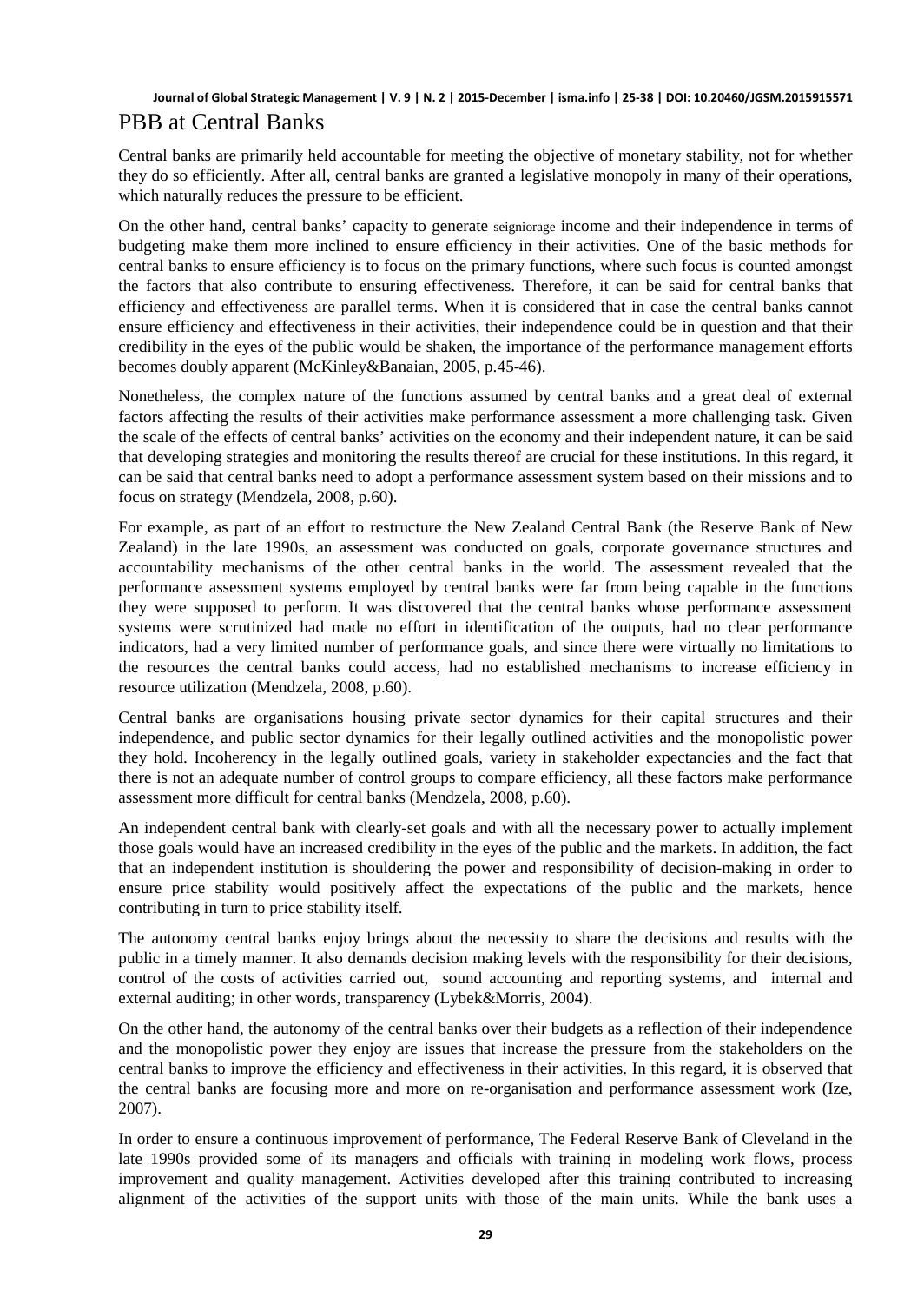comparison method in a constant manner, balanced score card methods are used for monitoring of the corporate performance and success in implementation of the strategies.

Results of performance assessment and management indicate that efforts to improve the efficiency of central banks can yield very positive results and that it is quite possible for central banks to employ process improvement methodologies and tools such as balanced score cards utilized by market organizations. Major accomplishments under the Cleveland Fed analysis were changes implemented in its cash-related functions. One of the process improvements was moving two major cash functions to Cleveland and Ohio. This change resulted in lower labor cost in cash function (Mc Kinley&Banaian, 2009, p.39-40).

The Reserve Bank of New Zealand has worked on a management information system to form a basis for performance management as a priority aspect of the structure envisioned for the bank. In 1987 an internal report identified management information systems as a prerequisite for better resource management at the RBNZ. Acting on this idea, senior management recruited a specialist with a wide brief. The drive for improved management information systems soon became a catalyst for change. In this context, initial work consisted of detailed identification of the outputs of the bank and restructuring of the accounting system to be based on these outputs. In order to make it possible for the bank to identify these outputs, all personnel, including the governor of the bank, was required to fill in time sheets. Cost of services provided by the units to other units along with the overheads began to be reported to the related unit managers, and it was ensured that the annual reports comprised more detailed and comprehensive financial information. The bank ensured that resource allocation decisions were made by using a collaborative budgeting system; that all units of the bank develop measurable goals; that internal auditing procedures were put in place in order to gauge the effectiveness of the bank; and that continuous improvement work was carried out on budgeting and cost monitoring. At the same time, all units were required to generate strategic plans and develop performance indicators in line with the overall strategic plan of the bank. This restructuring resulted in a 43%-decrease in the number of personnel as well as operational expenses increasing the effectiveness of the bank (Mendzela, 1994, p.3-4).

# **METHODOLOGY**

# Research Goal

The study used the research framework shown in Figure 1. This initial framework hypothesised a PBB system for central banks based on the strategic planning, more specifically strategic goals and objectives, constructive and motivational and open to feedback and improvements.

The model, shown in Figure 1, aims to help central banks to feed strategic directions into the daily operations of the bank, to provide a focal point for major decisions, expenditures and initiatives, and to track progress using performance objectives and indicators. Feedback and improvements would provide opportunities for business improvement as well as increased transparency and accountability. This is because, after implementing the budget and programs, getting feedback, checking against the strategic plan and making improvements are intregral parts of the system.



**Figure 1: Conceptual framework for PBB.**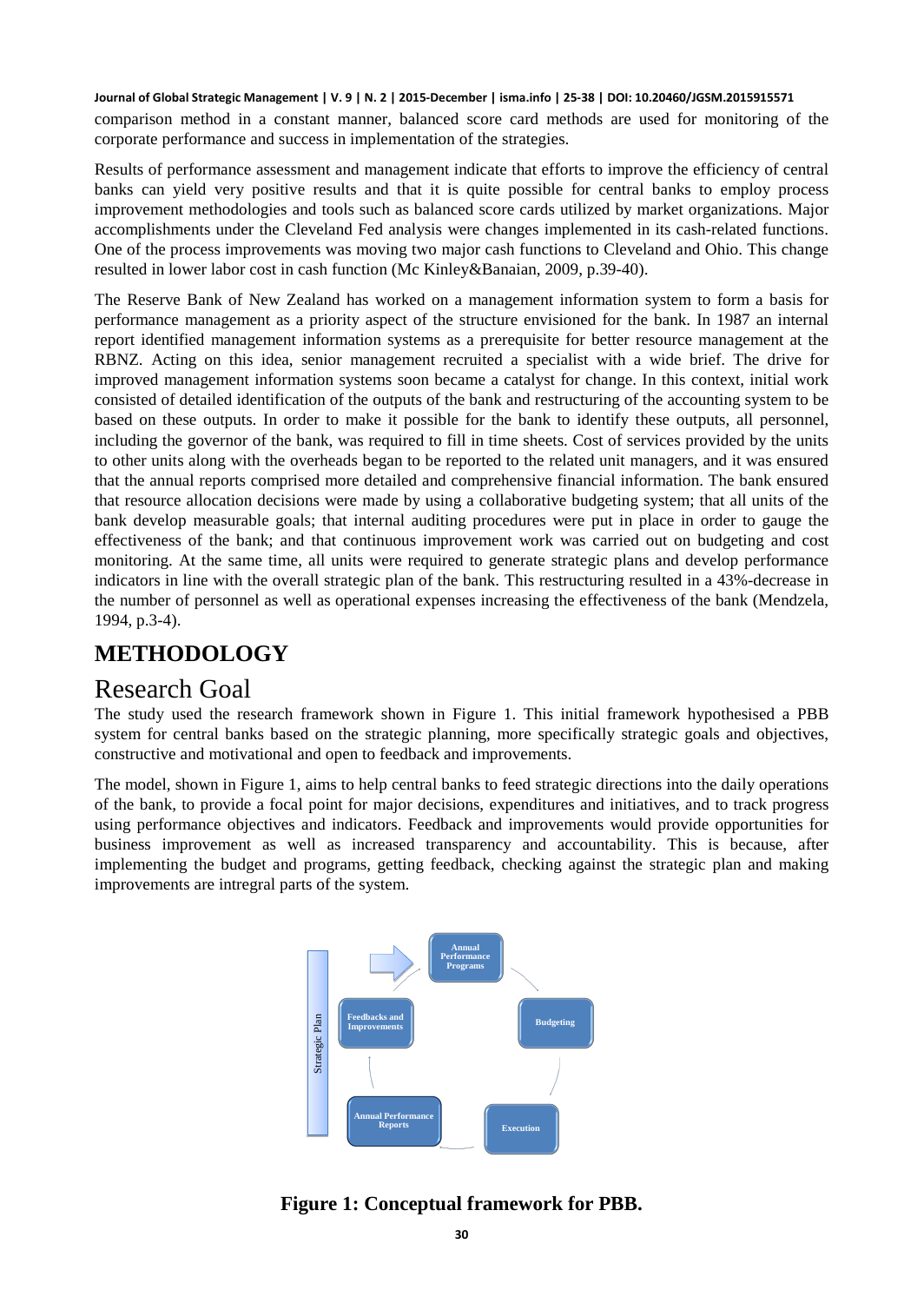The arguments supporting these hypothesised relationships are mentioned in the literature review section. To put this conceptual framework into practice, we utilised the case study methodology to understand the relationships among budget, programs, reports and the assessments.

# **THE CASE STUDY**

## The Central Bank of The Republic of Turkey

The Central Bank of the Republic of Turkey (CBRT) was established on 11 June 1930 by Law No. 1715 and it started to operate on 3 October 1931. As a manifestation of its independence and a peculiarity that distinguishes the Central Bank from other public institutions, the Bank was established as a joint stock company and was structured as a General Directorate. It still has the joint stock company structure today. Bank shares were divided into class A, B, C and D shares. During more than 80 years of operations its law has changed many times, with the last major changes happening in 2001 after a financial crisis resulted in the central bank's autonomy being debated. Parliament amended the Central Bank Law to define its primary purpose as achieving price stability. Since then, the CBRT has put more emphasis on transparency and accountability and acquired institutional independence (TCMB, 2012).

As an independent central bank, transparency and accountability became important considerations, so the bank made efforts to improve its corporate governance structure – meaning that improved planning and controls became a priority. The CBRT continues with its process of change and restructuring as called for by the needs of modern central banking and in accordance with its strategic plan. The aim of this restructuring is to enhance the Bank's efficiency and success in achieving its objectives.

# Strategic planning and PBB model at CBRT

The Central Bank prepares strategic plans and executes its functions in line with these plans, in order to explain how and under what conditions it delivers its services in the public, institutional and global areas, what it seeks to achieve in the future, and to reveal its perspective on monetary policy and its other functions. The first step toward strategic planning was taken with the fact–finding conferences held in 1996 and the first strategic plan was prepared in 2002. In the decade between 2002 and 2011, strategic plans were prepared for three-year terms and revised annually.

In 2009, the executive board, emphasizing the importance of strategic planning, started a new project to prepare the strategic plan with a fresh and effective approach. The main purpose of the project was closing the gap between strategy and execution, maintaining harmony and conformity between the budget and programs in order to achieve efficiency, and effectiveness, transparency and accountability.

Starting from 2011, strategic plans started to be prepared for five-year terms and are subject to triennial revisions. As called for by the principles of transparency and accountability, the Central Bank announced its Strategic Plan for 2011-2015, in late 2010. The Plan is a dynamic component of the Bank's daily operations and a guideline for transactions, encompassing all activities of the Bank. The plan was prepared so as to be flexible and easily adaptable (TCMB, 2012).

The PBB system implemented by the CBRT is based on the strategic planning set out by Law No. 5018, "Public Financial Management and Control Law". Although the CBRT is not subject to Law No. 5018, it implements a PBB system based on strategic planning due to the importance it attaches to the services delivered and its accountability to the public. The strategic plan, approved by the board, is the main source for all activities and resource allocation decisions in the following years to prepare multi-year budgets and to apply PBB. State evaluation reports, strategic plan, performance programs, performance reports and the budget are the main tools of the system.

The initial step of the PBB system at the CBRT is drafting of a state evaluation report, which is then followed by preparation of a strategic plan that sets a foundation for the entire process. Afterwards, performance programs are prepared, which are individual sections to be implemented on a yearly basis within the context of the strategic plan. Budget allocation is made in line with the performance goals and performance indicators determined in the performance program. After the implementation phase, performance reports are prepared. These reports set a basis for identification of weaknesses, and once the management's feedback for further improvements is received, then the whole process restarts.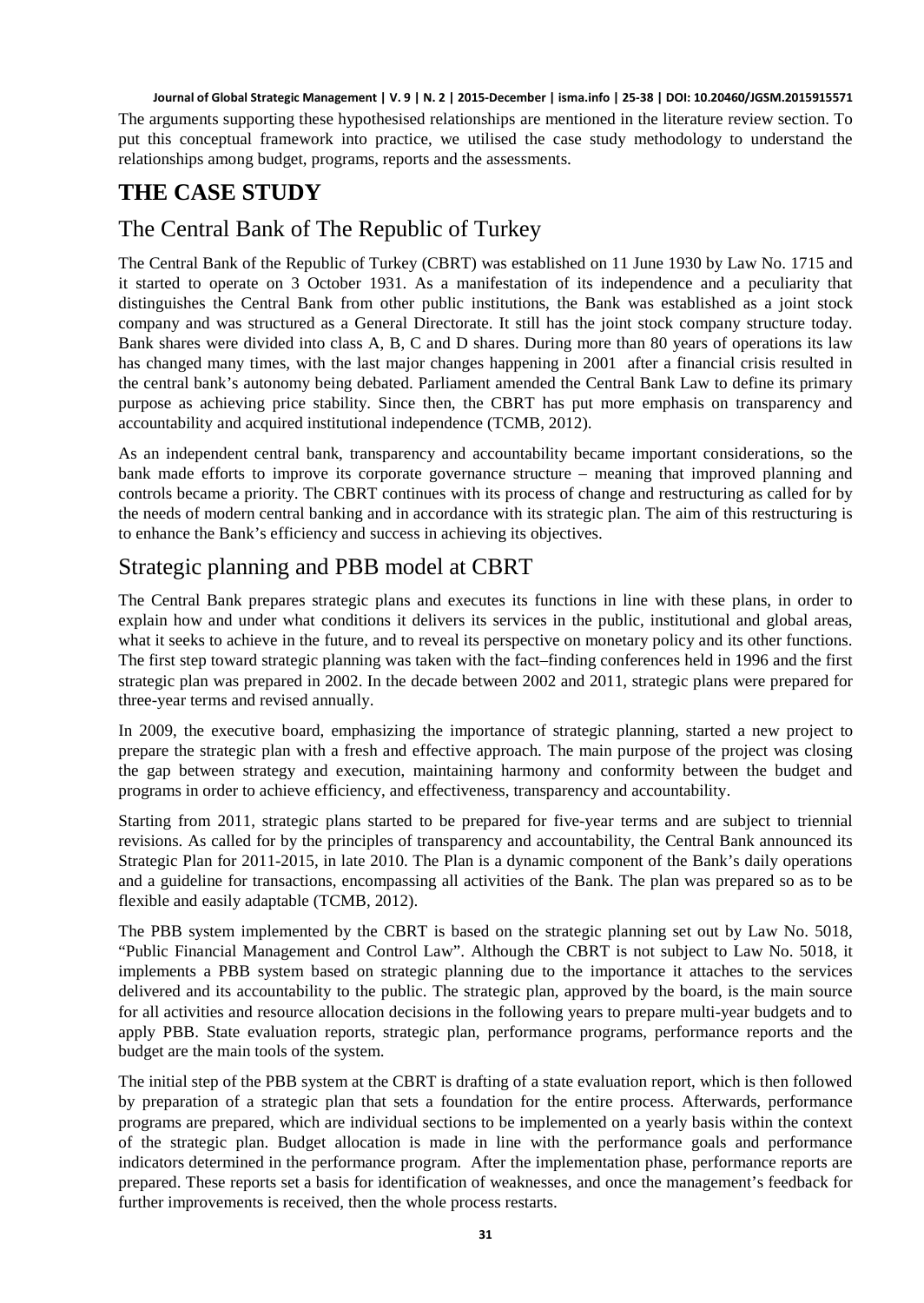Performance programs and performance reports are presented to the Board, the top level authority at the Bank. Improvements to be made are based on such a control process and feedback from the Board. The whole process is shown in figure 2.

### State Evaluation Report Process

The first step in the performance-based budgeting system at the CBRT is drafting of the State Evaluation Report (SER) of the Bank in collaboration with the departments and the branches. Both Head Office departments and branches prepare their individual SERs once every three years, to provide a basis for the Bank's corporate SER. This report includes studies on identifying opportunities and challenges from the external environment as well as strengths and weaknesses internal to the organization. While analyzing the external environment, opinions of external stakeholders are gathered via survey studies. Following the completion of external stakeholder analyses, a series of studies conducts to generate strategic goals and objectives, utilizing the results of the situation analysis. The SERs include;

- Detailed information about the resources,
- Legislation analysis,
- Description of business processes,
- SWOT, PEST and stakeholder analyses.





SERs assist the departments and branches in identifying their internal and external factors such as current states, resources, as well as strengths, weaknesses, opportunities, threats, and also the political, economic, social and technological environment. It is used as a fundamental instrument for preparation of a sound strategic plan for the future.

The SWOT and PEST analyses are examined and then strategies for the future are developed. The analysis of controlled/uncontrolled and certain/uncertain factors is an important part of the process. The SER includes the analysis of the stakeholders of the plan and determination of the critical problems. Also the SER is a fundamental tool for other processes of strategic planning. While the SERs of the departments are based on business processes across divisions, the SER of the Bank itself is based on three strategic areas; i.e., public, global and corporate, in the strategic plan. The SERs of the departments and the Bank are submitted to the Executive Committee and the Board.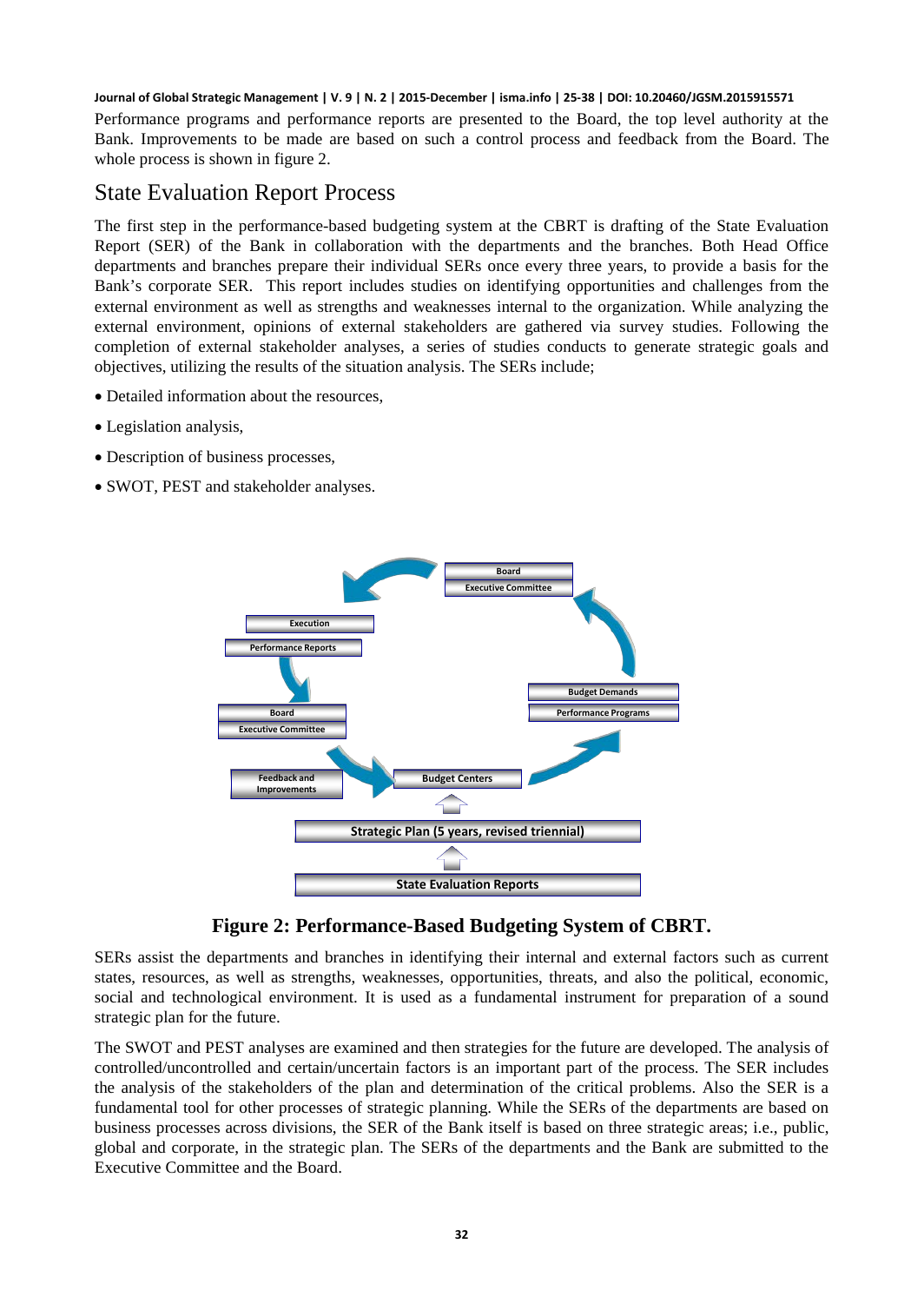### **Journal of Global Strategic Management | V. 9 | N. 2 | 2015-December | isma.info | 25-38 | DOI: 10.20460/JGSM.2015915571** Strategic Planning Process

The Strategic Plan is a document that serves as an essential road map for the CBRT and a driving force for the whole system. It is important to ensure that the Strategic Plan guides all decisions to be made, that the Bank's units focus on their objectives in the conduct of their activities and projects in steadfast accordance with the plan, and that the employees align with the vision.

The backbone of the strategic plan becomes ready once the state evaluation stage is completed. After that, a mission statement, vision and principles, the core elements of the Bank's corporate identity are identified. The mission statement is about the responsibilities of the Bank; while vision is the objective that the Bank aims to achieve in the long run. Principles, on the other hand, constitute the baseline of the activities and processes of the Bank. Strategic goals and objectives are determined by taking into account the resources, strengths, weaknesses, opportunities and threats mentioned in the SERs. The strategic planning process is carried out by continuous communication during and after the meetings and workshops held with all departments.

The overall activities of the Bank are classified into three strategic areas: public, institutional, global. The public area includes the Bank's main operations, the Global area includes the Bank's essential functions on the international arena, and the Institutional area includes the organizational and administrative functions of the Bank. The main policies regarding each area as well as goals and objectives are determined by departments. Before presenting the strategic plan to the executive committee and the board, the strategic planning committee, consisting of all departments, is responsible for revising the "strategic planning draft", which includes all proposals for the following strategic planning term.

The goals and objectives are set for a period of five years and can be subject to an update in the third year. All departments are required to decide on their own performance objectives and indicators. These indicators serve as a basis for their performance evaluation presentations to the board. The strategic goals and objectives that need updating are indicated in annual performance programs. The whole strategic planning process is summarized in figure 3.



**Figure 3: Strategic Planning Process of CBRT.** 

# Performance Program and Budget

Annual performance programs include high-priority performance objectives for the year, activities and projects to be carried out to attain these objectives, as well as the resource requirements and performance indicators in order to achieve the goals and objectives set in the strategic plan for a five-year-term.

The departments determine performance objectives and make a commitment to implement them in the upcoming year by identifying which activities or improvements are needed for achievement. Meanwhile, performance indicators are defined to facilitate evaluation or monitoring of the activities by the senior management. Performance programs, prepared parallel to the budgeting process, include performance objectives and indicators specific to each department as well as related activities and projects to be carried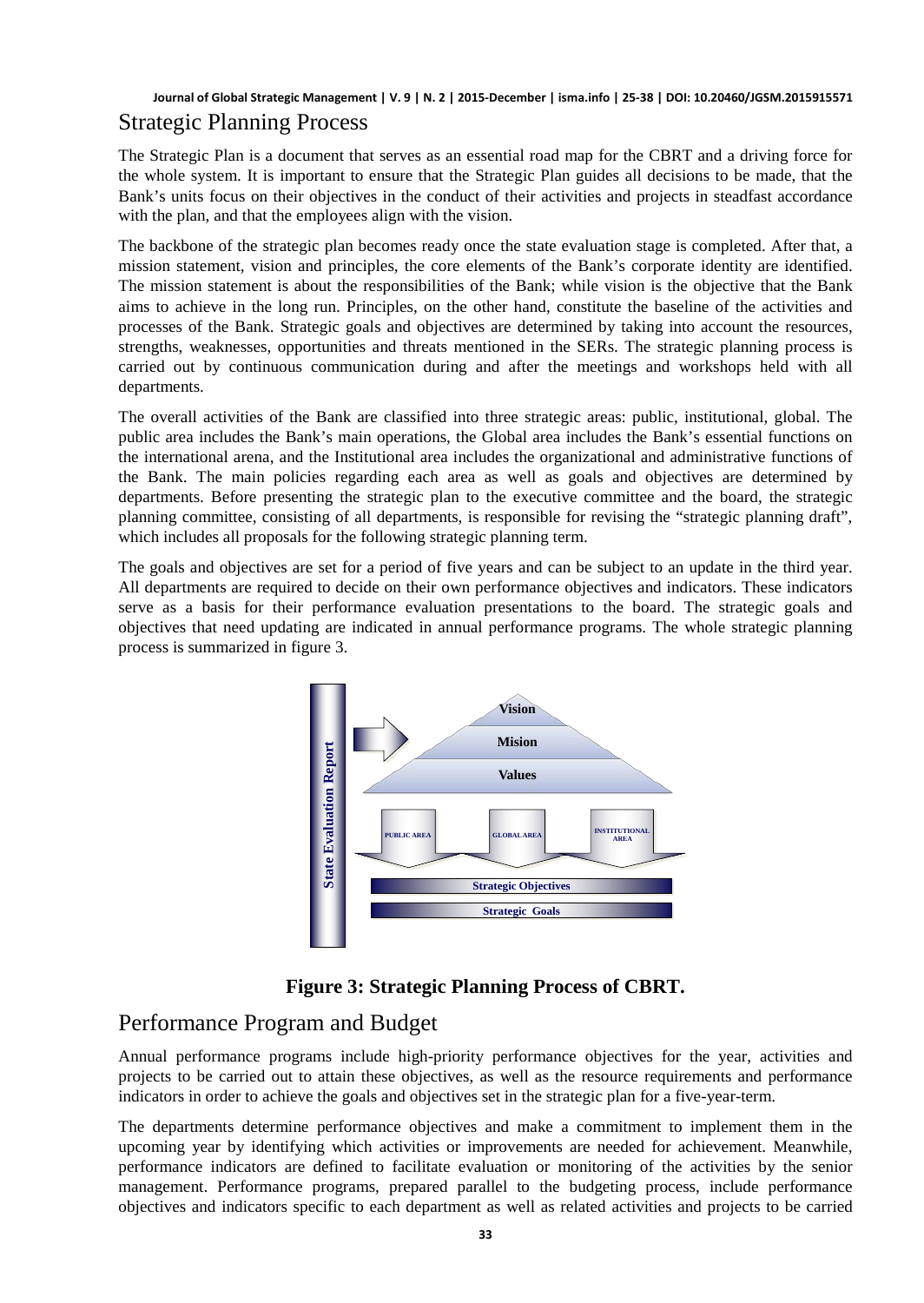out in the following year. Monitoring of the performance goals and indicators, technological and physical resources to be utilized along with the financial and human resources needed for the activities and projects are all described in performance programs. Eventually the budget is prepared based on the data compiled from performance programs.

All departments present their performance programs to the Board before presentation of the budget. During these presentations, the Board, within the framework of its control mechanism, could add new performance objectives or exclude some of the existing ones. In addition, the financial, technological, physical and human resource requirements of departments are evaluated by the Board; those deemed appropriate are approved, otherwise revised or disallowed.

As presentations regarding the performance program are made before budget negotiations of the Bank, the Board can be informed in detail about the activities and projects envisaged for the following year. As a result, resource allocation can be made on the basis of these detailed presentations. Moreover, resource allocation is made not only in financial terms, but also in organizational terms such as staffing needs, changes in staff positions. Last but not least, considerations of physical and technological resources are also evaluated during these meetings.

Performance objectives are determined based on the business processes of departments, thereby leaving flexibility for adaptation to unexpected situations that have not been predicted by strategic goals and objectives. When the need to revise the earlier strategic goals and objectives or add new ones emerges, these can be addressed during the revision period of the strategic plan and can easily be incorporated into the new plan. Thus, the process evolves dynamically without being strictly bound by strategic goals and objectives. The performance program, budgeting and the performance report process is summarized in figure 4.





#### Assessment and Control

The performance reports prepared in relation to performance programs address year-end achievements and evaluations with regard to the activities and projects that are carried out in line with each division's individual performance objectives. In this way, how effectively the resources allocated for the activities and projects were used can be scrutinized. As is the case with performance programs, performance reports are also presented to the Board and the Executive Committee; so that the highest authority at the Bank can scrutinize the previous year's performance. The Board and the Executive Committee examine whether all the envisaged activities and projects have been implemented fully or not and whether budget expenditures have been used effectively or not. If activities and projects have not been performed as envisaged in the performance programs, the related unit or units should provide the Board and the Executive Committee with convincing reasons. As the Board is the highest authority to approve the budget and use of all resources, direct control over and audit of the activities and projects as well as resources used for achievement of them becomes possible.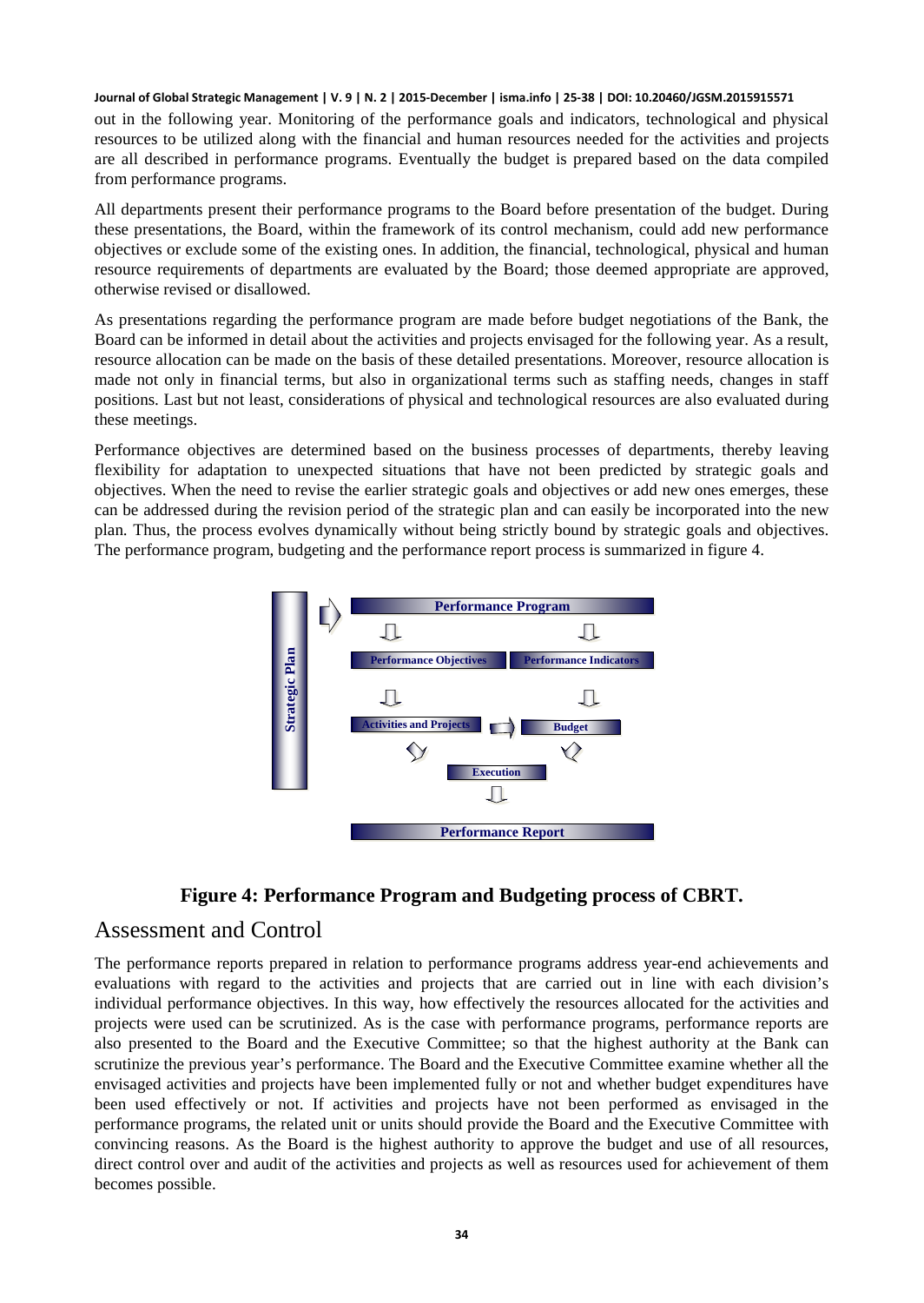All departments present their annual performance programs to the Executive Committee and the Board, which then evaluate the content of the performance programs, primarily the activities, projects and all resource requirements.

Unlike other public institutions, all these reports are interactively presented to the Board, which is the highest authorized body of the Bank. Therefore, the control and evaluation functions of the Board maximize the effective functioning of the strategic planning process. Furthermore, the Board has direct control over divisions' activities and projects and financial requirements. This direct control and audit function of the Board is a unique characteristic of the Bank.

Departments' performance programs and performance reports are presented to the Board and the Executive Committee over a one-week period. During presentations, departments explain how their activities and projects contribute to strategic goals and objectives, as well as to the vision and mission of the Bank. Performance objectives and performance indicators are evaluated by Board and Executive Committee members together with relevant departments by way of interactive discussions and the necessary feedback is provided.

Performance programs and performance reports are accessible by all departments via an intranet web page specifically dedicated to the strategic plan. In this way, each department may have access to other departments' programs and reports, hence activities and projects. Thus, the strategic planning process contributes to internal communication in a positive way.

### Corporate Reports

Performance programs and performance reports are prepared for each of the 16 departments and the Bank as a whole. Divisions constitute the core structure in performance programs and performance reports, as is the case with state evaluation reports.

Performance objectives and total resource requirements (human resources, physical, technological and financial resources) taken from all divisions constituting a department are consolidated by staff in charge of the strategic planning at that department. The consolidated report is called the performance program of that department. Each department determines performance objectives and performance indicators that either relate to the main functions of the Bank or are important for the Bank. Subsequently, the Budget and Planning Division draws up the performance program of the Bank by classifying the pre-determined performance targets and performance indicators according to the strategic themes, and produces the corporate performance program.

In the corporate performance program, human resource requirements, physical resource requirements, technological resource requirements and financial resource requirements indicated in individual performance programs of the departments are all consolidated to identify the total resource requirements for the upcoming year (Figure 5). Furthermore, recommendations for required revisions of the strategic plan are also included in the corporate performance program. During the revision period of the strategic plan, these proposals are taken into consideration and the strategic plan is updated in the light of the recommendations. The same process is performed for the corporate performance report. After all departments prepare the performance report, the Budget and Planning Division takes related parts from departments reports and compiles them to make the corporate performance report.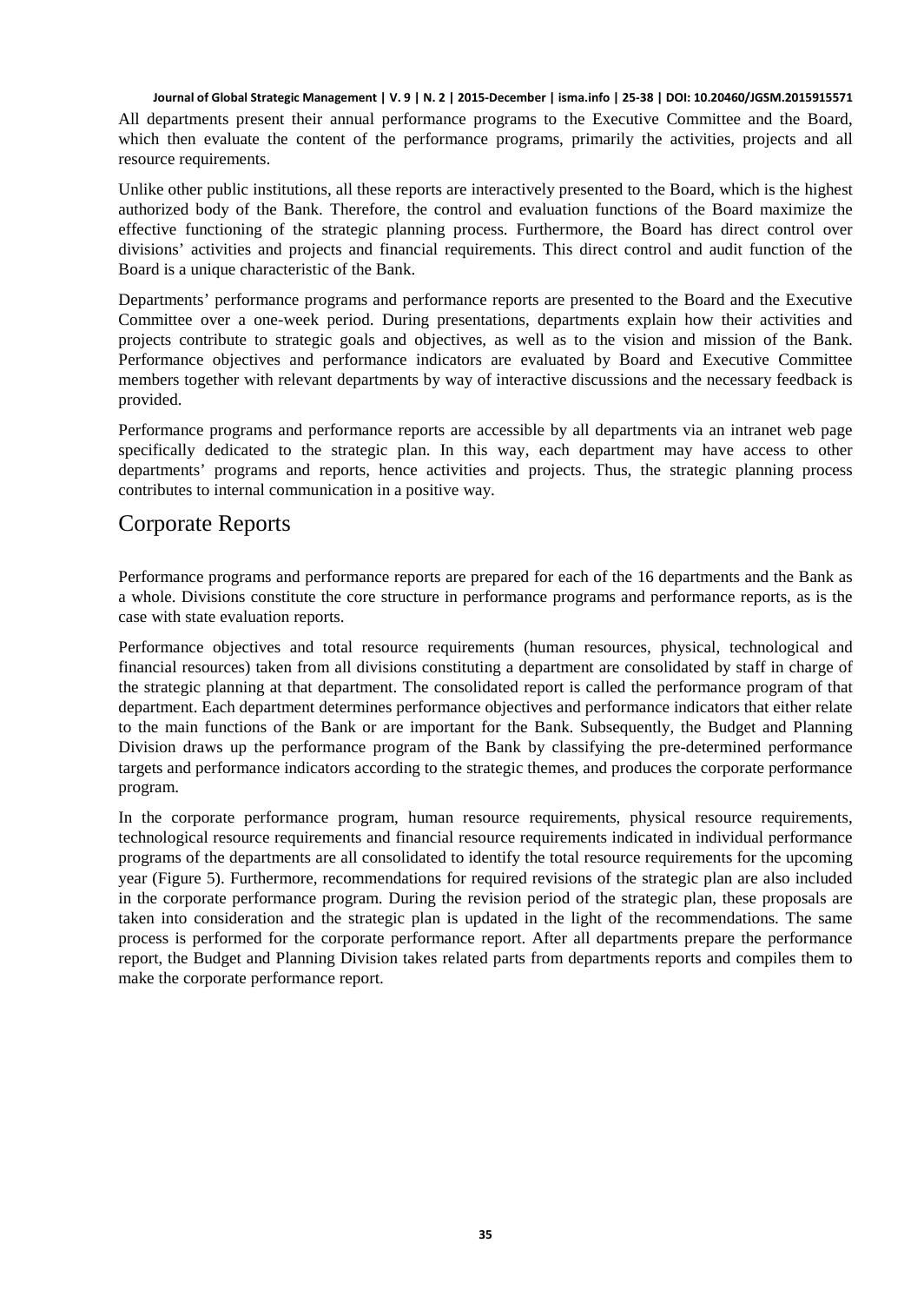

**Figure 5: Corporate Reports Process of CBRT.**

# **CONCLUSION**

Transparency has become more of an issue for public institutions, publicly financed institutions and regulatory agencies. This has also required central banks, which are in charge of implementing monetary policies on behalf of the public, to be more transparent and accountable. Therefore, central banks are expected to attach importance to effective utilization of resources and share their activities and projects, along with the resources allocated to them, with the public. In this way, the reports that are made public as required by the principle of accountability will contribute a great deal to the effective utilization of resources.

There is no doubt about the efficiency of the PBB system implemented at the Central Bank of the Republic of Turkey. All activities and projects at the Bank are carried out in accordance with strategic goals and objectives. Besides, resources required for implementation of these activities and projects are evaluated by divisions in charge by way of presentations made to the Board and the Executive Committee. Thus, the Board and the Executive Committee have direct control over the activities as well as over the allocation of resources. All these factors ensure the utmost effectiveness of the budgeting system implemented at the Central Bank of the Republic of Turkey.

The CBRT's PBB system can set an example to other central banks. Due to their distinctive and peculiar structures, central banks' PBB systems may not be fully compatible with those implemented by other public entities. Although the organizational structures of monetary authorities differ from country to country, their similarities outweigh the differences. Therefore, the strategic planning and budgeting process implemented at the CBRT is considered applicable to other central banks as a performance-based budgeting practice.

It is strongly recommended that ERP systems be used in order to increase effectiveness of the system. The accounting system, strategic planning system and budgeting system of the CBRT are performed by software programs developed in-house. Although necessary and limited connections exist among these systems, software programs, which connect the accounting system, strategic planning system and budgeting system and allow instant reporting can be more effective in monitoring the performance of divisions. In addition, these programs contribute to the effectiveness of the control and audit function of the Board and the Executive Committee.

Furthermore, publishing brief summaries of performance programs and performance reports on the Bank's web-page will have a positive impact on the efficient use of resources.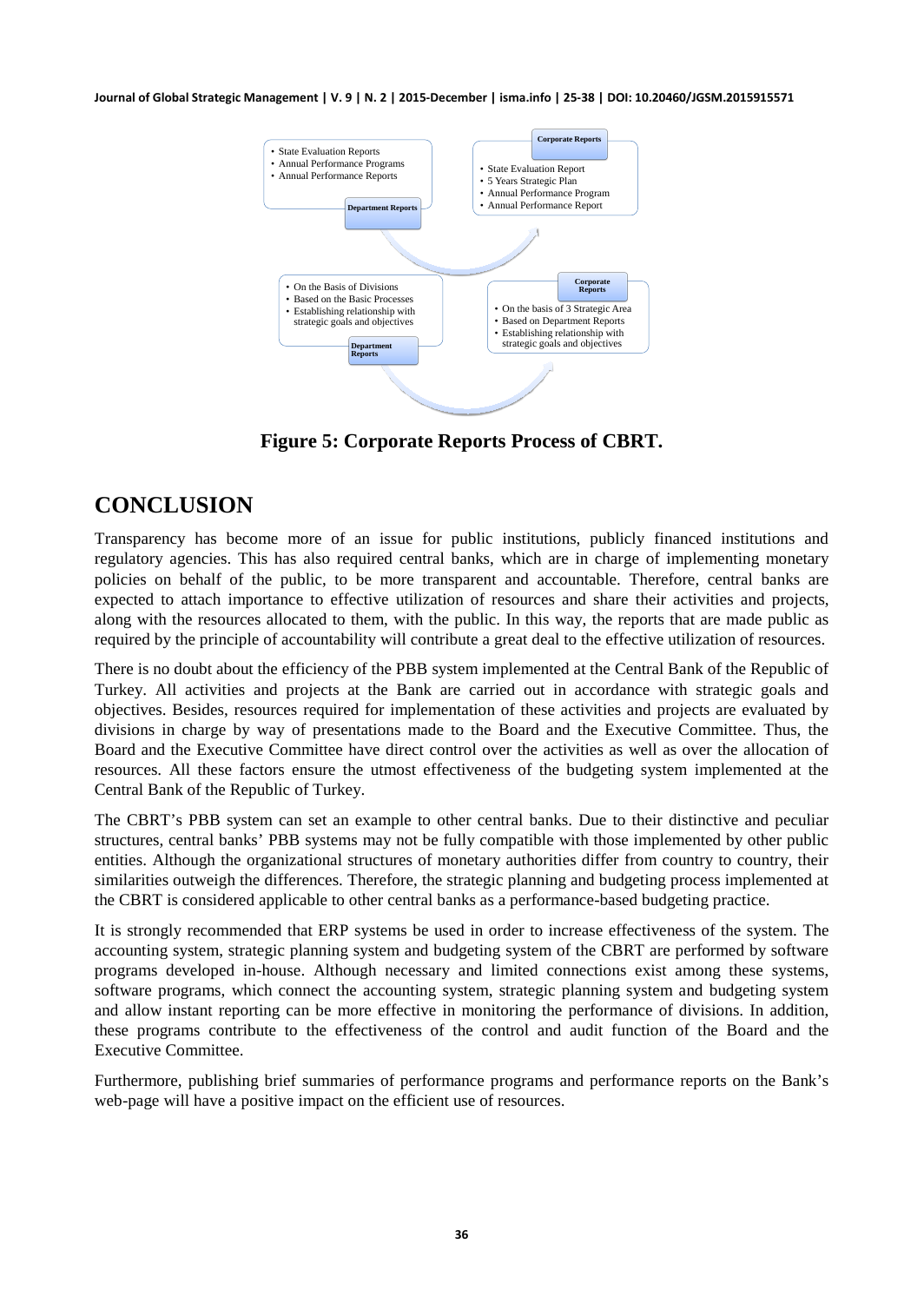### **REFERENCES**

Beresford, Anette, D., (2000). Simulated Budgeting Administrative Theory & Praxis, Vol. 22, No. 3, pp. 479-97

Brown, R. E., Myring, M. J., and Gard, C. G. (1999). Activity Based Costing In Government: Possibilities and Pitfalls. Public Budgeting and Finance, 19, II, pp. 3-21.

Dawson, C. S. (1995). Performance measurement and budgeting: Relearning old truths. Albany, NY: Legislative Commission on Government Administration.

Diamond, J. (2005). Establishing a Performance Management Framework for Government, Erişim Tarihi: 4 Haziran 2008,<http://imf.org/external/pubs/ft/wp/2005/wp0550.pdf>

Epstein, P. D. (1984). Using performance measurement in local government: A guide to improving decisions, performance, and accountability. New York, NY: Van Nostrand Reinhold Company, Inc.

Garsombke, H. P. & Schrad, J. (1999). Performance measurement systems: Results from a city and state survey, Government Finance Review, (February).

Harrison, G. (2003). Performance-Based Budgeting in California State Government: A Blueprint for Effective Reform, Reached: 14 November 2015, [http://cpr.ca.gov/updates/archives/pdf/09\\_27\\_2004/Supplemental](http://cpr.ca.gov/updates/archives/pdf/09_27_2004/Supplemental%20Testimony/13_Harrison.pdf)  [Testimony/13\\_Harrison.pdf](http://cpr.ca.gov/updates/archives/pdf/09_27_2004/Supplemental%20Testimony/13_Harrison.pdf)

Ize, A. (2007). Spending Seigniorage: Do Cental Banks Have a Governance Problem, Erişim: 11 Ocak 2009. International Monetary Fund Staff Papers, 54, 3, 563[. http://www.imf.org/External/Pubs/FT/staffp/2007/03/pdf/ize.pdf](http://www.imf.org/External/Pubs/FT/staffp/2007/03/pdf/ize.pdf)

Joyce, P. G. (1999). Performance-based budgeting, In R. T. Meyers (Ed.), Handbook of government budgeting. San Francisco, CA: Jossey-Bass Publishers.

Joyce, Philip G. & Susan Sieg, (2000) Using Performance Information for Budgeting: Clarifying the Framework and Investigating Recent State Experience, Reached: 14 November 2015, <http://unpan1.un.org/intradoc/groups/public/documents/aspa/unpan000526.pdf>

King, L. M. (1995). Operating and capital budget reform in Minnesota: Managing public finances like the future matters. Government Finance Review, 11, 7-10.

Lybek, T. & Morris, J. (2004). Central Bank Governance: A Survey of Boards and Management, International Monetary Fund. IMF Working Paper, Reached: 12 June 2008.WP/04/226. Washington: <http://www.imf.org/external/pubs/ft/wp/2004/wp04226.pdf>

McKinley, V., & Banaian, K. (2005). Central Bank Operational Efficiency: Meaning and Measurement, Central Bank Modernisation. (Edited by: N. Courtis v& P. Nicholl). United Kingdom: Central Banking Publications.

Mendzela, J. (1994). Improving The Management of A Central Bank A Case Study. WP/94/37/. International Monetary Fund Working Paper. Reached: 14 February 2009.<http://www.mendhurst.com/images/IMF%20Paper.pdf>

Mendzela, J. (2008). Financial Accountability for Central Banks, Central Banking, 18, III, pp. 60-62.

Mikesell, J. (1999). Fiscal administration: Analysis and applications for the public sector, (5th ed.). Fort Worth, TX: Harcourt Brace College Publishers.

Oyman, S., (2009). Stratejik Yönetim Sürecinde Performans Ölçümü ve Dengeli Sonuç Kartı Uygulaması: Türkiye Cumhuriyet Merkez Bankası İçin Bir Değerlendirme, Central Bank of The republic of Turkey Specialist Thesis.

Oyman, S., Güran, .M. C., Kahveci, E., (2015) "Performans Ölçümünde Dengeli Sonuç Kartı Uygulaması" Verimlilik Dergisi, 2015/1, 55-85.

Poister, H. (2003). Measuring Performance In Public and Nonprofit Organizations, San Francisco, CA: Jossey- Bass.